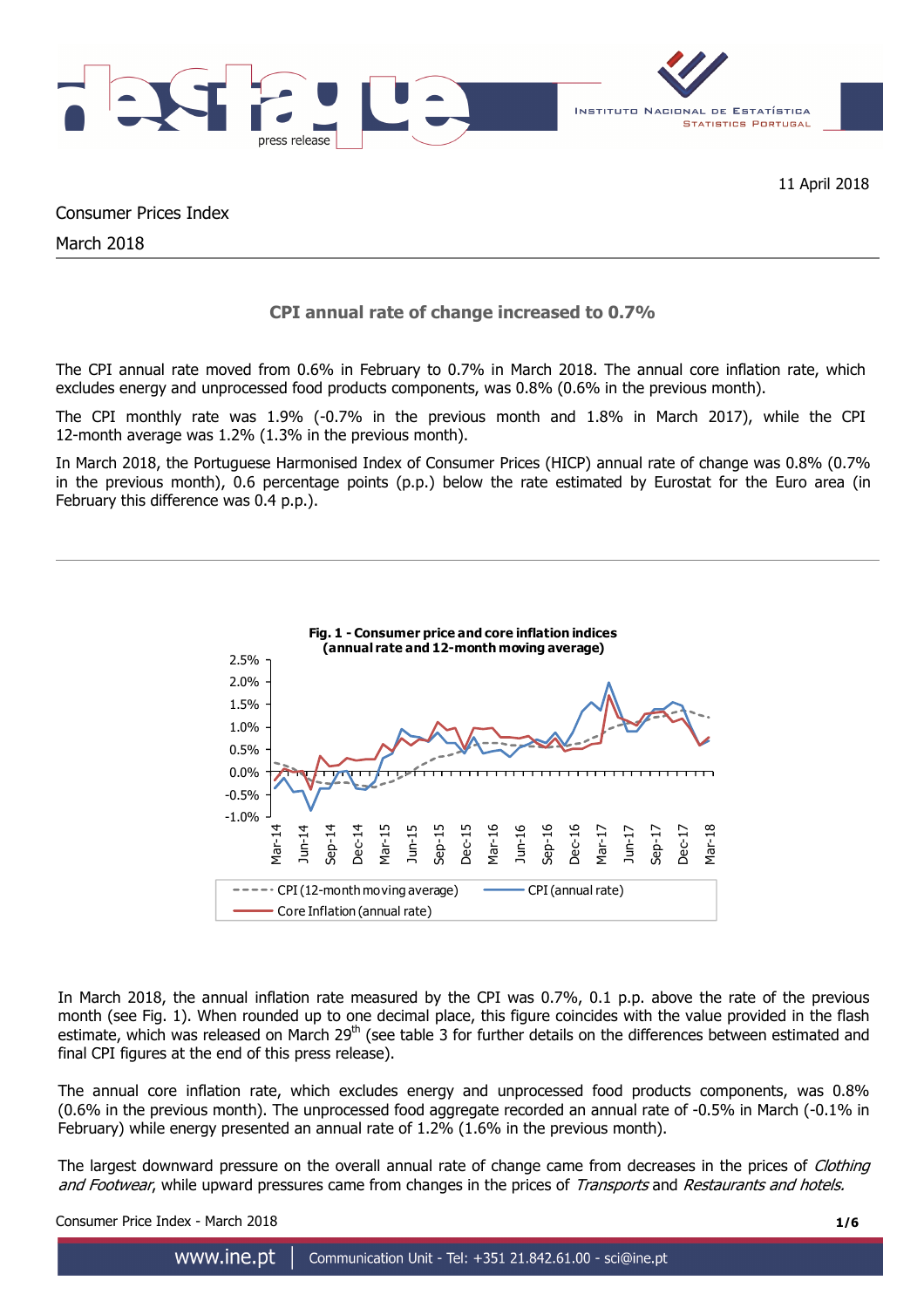

In March, the CPI monthly rate was 1.9% (-0.7% in the previous month and 1.8% in March 2017). The only decrease was observed in the prices of Food and non-alcoholic beverages. Conversely, upward contributions were observed in the prices of Clothing and footwear.

The CPI 12-month average rate was 1.2% in March (1.3% in the previous month).

In March, the HICP annual rate was 0.8% (0.7% in the previous month) while the HICP monthly rate was 2.2% (-0.6% in February and 2.0% in March 2017).

In February 2018, the annual rate of change of the Portuguese HICP was 0.4 p.p. below the annual rate of change for the Euro area. This difference is estimated to have increased to 0.6 p.p. in March.



The HICP 12-month average rate was 1.4% in March (1.5% in the previous month).

#### **Housing Rents**

In March, the annual change rate of the housing rents for the whole country was 1.1%. The highest increase was observed in the Açores region (1.6%), with all the other regions displaying positive rates of change.

For the same period, the monthly rate of change of the average value of rents per square meter for the whole country was 0.3% (0.2% in the previous month). The main increase was observed in the Lisboa region (0.4%) while the Açores region recorded the main decrease (-0.1%).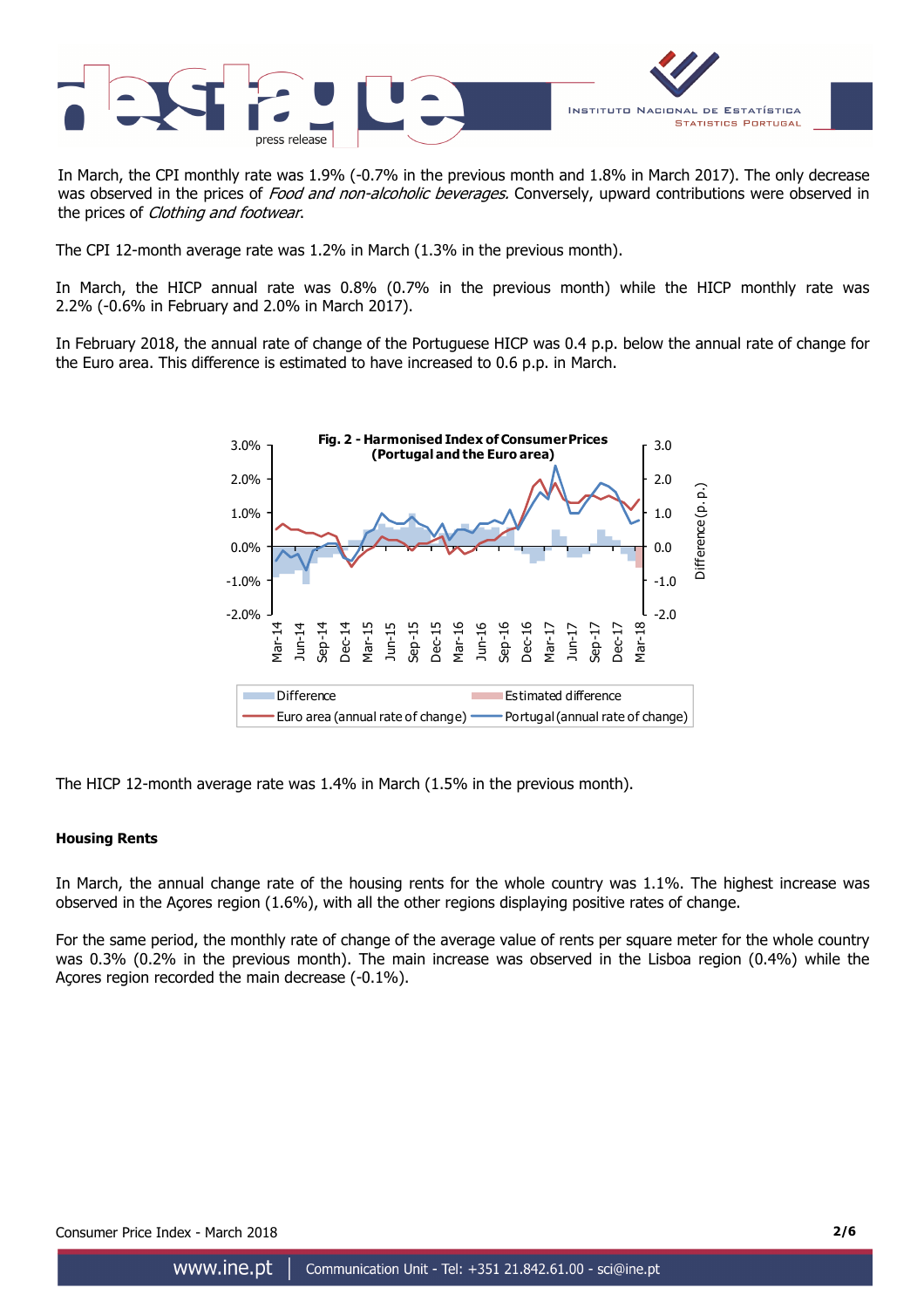



### **Consumer Price Index**

I

The Consumer Price Index (CPI) measures the change over time of the prices of a certain basket of goods and services bought by a "typical" consumer. The CPI has been designed to capture price changes and not to measure price levels.

The CPI is updated every year with the most recent information on prices and quantities. The 2018 CPI weighting structure and the sample of goods and services included in the basket are a result of the combination of three fundamental sources of information: results of the Portuguese National Accounts complemented with the Household Budget Survey and the Census for more detailed levels of expenditure. Administrative data is also used.

The CPI is compiled through the aggregation of seven regional price indexes and the goods and services included in the index are grouped according to the COICOP classification.

## **Table 1: CPI - COICOP Divisions**

| 01 | Food and non-alcoholic beverages                                      | 07 | <b>Transports</b>                |
|----|-----------------------------------------------------------------------|----|----------------------------------|
| 02 | Alcoholic beverages and tobacco                                       | 08 | Communications                   |
| 03 | Clothing and footwear                                                 | 09 | Recreation and culture           |
| 04 | Housing, water, electricity, gas and other fuels                      | 10 | Education                        |
| 05 | Furnishings, household equipment and routine maintenance of the house | 11 | Restaurants and hotels           |
| 06 | Health                                                                | 12 | Miscellaneous goods and services |
|    | $^{1}$ COICOP: Classification Of Individual Consumption by Purpose    |    |                                  |

<sup>1</sup> COICOP: Classification Of Individual Consumption by Purpose

### **Monthly rate**

The monthly rate is the change in the index of a certain month compared with the index of the previous month expressed as a percentage. Although up-to-date, this measure can be affected by seasonal and other effects.

#### **Annual rate**

The annual rate is the change in the index of a certain month compared with the index of the same month in the previous year expressed as a percentage. In the presence of a stable seasonal pattern, seasonal effects do not influence this measure.

#### **12-month average rate**

The 12-month average rate is the change in the average index of one year compared with the average index of the previous year expressed as a percentage. This moving average is less sensitive to transient changes in prices.

### **Core inflation index (all items CPI excluding unprocessed food and energy products)**

The core inflation index is compiled by excluding the prices of unprocessed food and energy products from the all items CPI. The primary objective of this index is to capture the underlying inflation pressures in the economy.

#### **Harmonised Index of Consumer Prices**

The Harmonised Index of Consumer Prices (HICP) is compiled in each member state of the European Union for the purposes of inflation comparisons across EU countries, as required by the Treaty on European Union<sup>1</sup>. This index plays an important role as a guideline for the achievement of the European System of Central Banks primary objective: price stability. In 1998, the European Central Bank adopted the HICP as "the most appropriate price measure" for its definition of price stability in the Euro area<sup>2</sup>.

 $\overline{\phantom{a}}$  , and the set of the set of the set of the set of the set of the set of the set of the set of the set of the set of the set of the set of the set of the set of the set of the set of the set of the set of the s  $1$  Article 109j and protocol on the convergence criteria referred to in that article.

 $^2$  A stability oriented monetary policy strategy for the ESCB". ECB press notice released on 13 October 1998.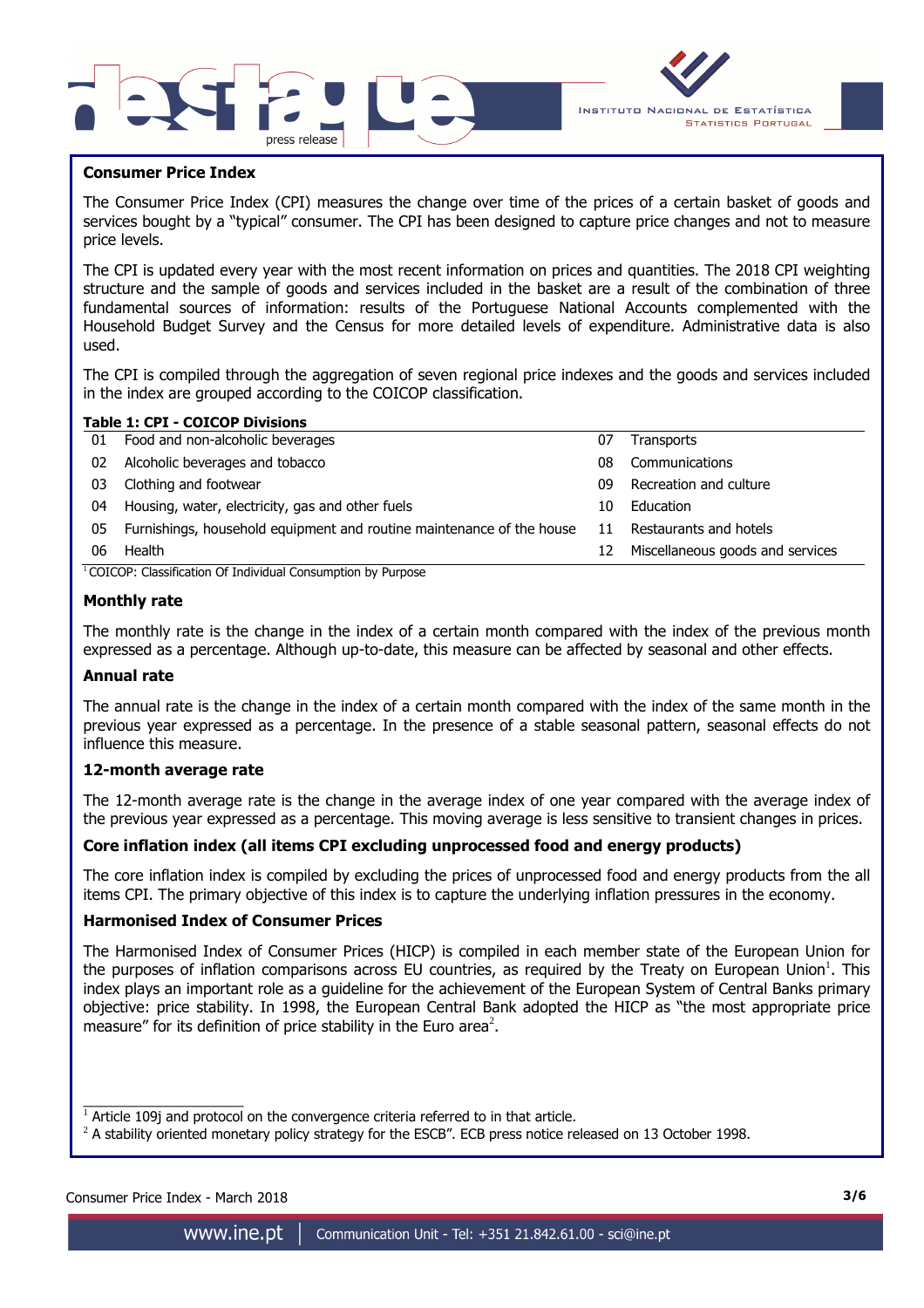



The HICP is produced in each Member State following a harmonized methodology developed by experts in the field of price statistics, under the "Price Statistics Working Group" and related Task Forces. From the methodological point of view, there are no major differences between the HICP and CPI. However, the different scope of coverage leads to differences in the weighting structure, mainly in Restaurants and hotels. This is mostly an effect of the inclusion of non-residents expenditure ("tourists") in the HICP and the corresponding exclusion from the CPI.

Additional information on the methodology of the HICP is available at http://ec.europa.eu/eurostat/web/hicp.

## **Table 2: CPI and HICP 2018 weighting structure**

|    | <b>COICOP divisions</b>                                               | <b>CPI</b> | <b>HICP</b> |
|----|-----------------------------------------------------------------------|------------|-------------|
| 01 | Food and non-alcoholic beverages                                      | 204.6      | 195.6       |
| 02 | Alcoholic beverages and tobacco                                       | 36.5       | 35.7        |
| 03 | Clothing and footwear                                                 | 74.0       | 74.7        |
| 04 | Housing, water, electricity, gas and other fuels                      | 97.9       | 91.5        |
| 05 | Furnishings, household equipment and routine maintenance of the house | 60.8       | 58.8        |
| 06 | Health                                                                | 62.6       | 59.5        |
| 07 | Transport                                                             | 157.7      | 154.2       |
| 08 | Communication                                                         | 31.3       | 29.2        |
| 09 | Recreation and culture                                                | 74.2       | 61.5        |
| 10 | Education                                                             | 15.2       | 14.1        |
| 11 | Restaurants and hotels                                                | 86.7       | 132.3       |
| 12 | Miscellaneous goods and services                                      | 98.6       | 92.7        |
| 00 | All items                                                             | $1000^2$   | $1000^2$    |

 $1$ COICOP: Classification Of Individual Consumption by Purpose.

 $2$  Due to rounding, the sum of the parts may not add exactly to 1000.

### **Presentation of data and rounding rules**

Since the release of the January 2013 CPI indices are published with base 100 in the year 2012.

Due to rounding procedures, those indices may not reproduce exactly the published rates of change. However, it should be noted that the published rates prevail.

In this press release the descriptive analysis is based on rounded values to one decimal.

### **Differences between estimated and final values**

In table 3, some descriptive statistics are presented for the differences between the estimated and final values of the annual rate for the last 24 months. The table also includes the differences for the last three months, in p.p..

**Table 3:** Differences between the estimated and final values of the annual rate

|                                         |         | Differences last<br>24 months $(p.p.)$ |         |         | Differences last<br>$3$ months $(p.p.)$ |               |
|-----------------------------------------|---------|----------------------------------------|---------|---------|-----------------------------------------|---------------|
|                                         | Mean    | Max                                    | Min     | Jan-18  | Feb-18                                  | <b>Mar-18</b> |
| Total                                   | 0.00    | 0.08                                   | $-0.07$ | $-0.04$ | $-0.02$                                 | 0.01          |
| All items excluding housing             | $-0.01$ | 0.08                                   | $-0.07$ | $-0.04$ | $-0.03$                                 | 0.01          |
| All items excl. unproc. food and energy | 0.00    | 0.10                                   | $-0.09$ | $-0.04$ | $-0.02$                                 | 0.00          |
| Unprocessed food                        | $-0.03$ | 0.01                                   | $-0.27$ | $-0.02$ | $-0.05$                                 | $-0.04$       |
| Energy                                  | 0.02    | 0.13                                   | $-0.06$ | $-0.01$ | $-0.06$                                 | 0.13          |

#### **Next press releases**

The April 2018 flash estimate will be available on April 30<sup>th</sup>, 2018.

The April 2018 CPI/HICP will be released on May 11<sup>th</sup>, 2018.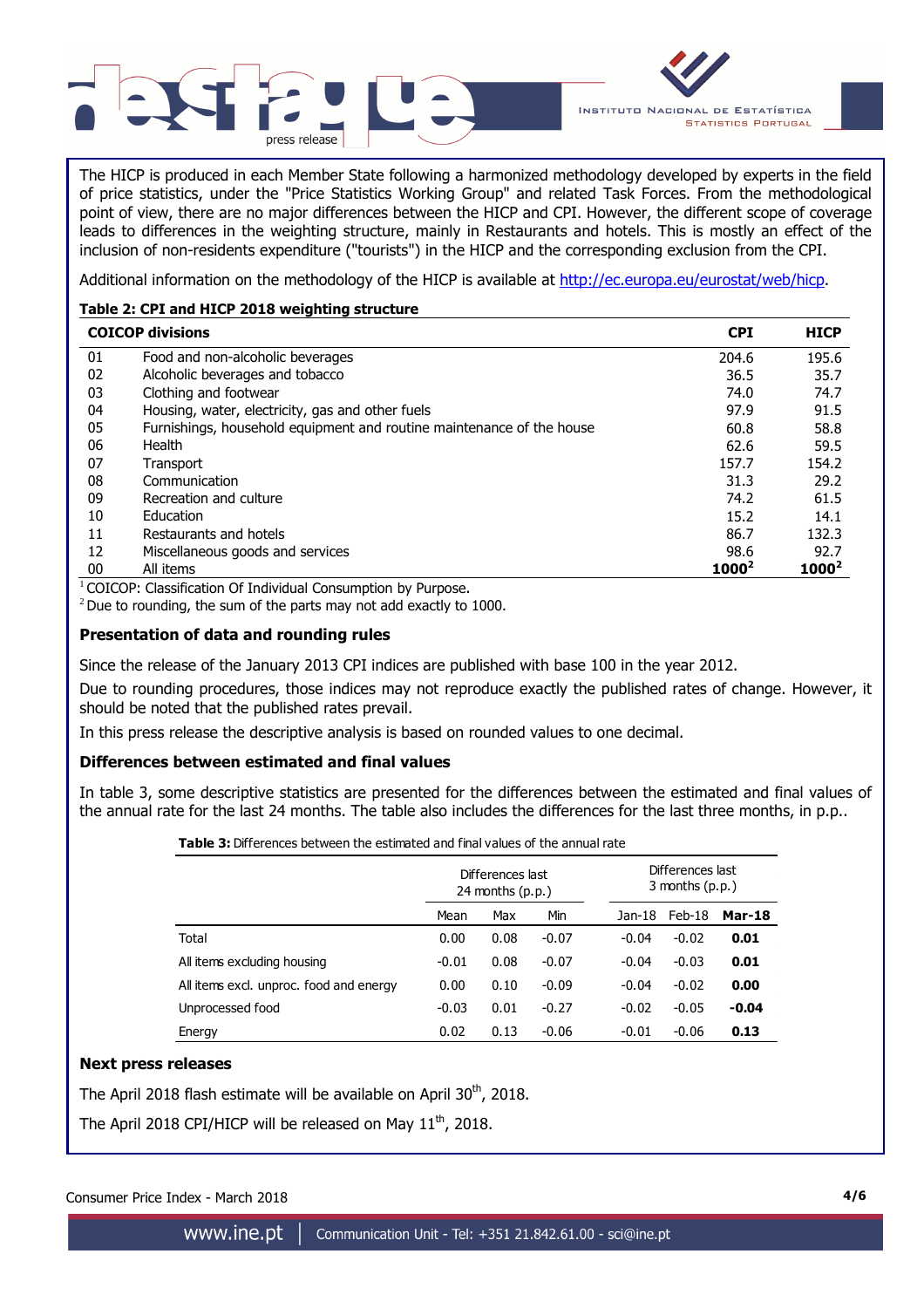

**Annex:**

# CPI rate of change (index division and all items CPI)

|              | <b>All-items</b><br>Index divisions <sup>(1)</sup><br><b>CPI</b> |      |                                                                    |         |         |         |         |      |         |      |      |         |      |  |
|--------------|------------------------------------------------------------------|------|--------------------------------------------------------------------|---------|---------|---------|---------|------|---------|------|------|---------|------|--|
|              | 01                                                               | 02   | 03                                                                 | 04      | 05      | 06      | 07      | 08   | 09      | 10   | 11   | 12      |      |  |
|              | Annual average rate                                              |      |                                                                    |         |         |         |         |      |         |      |      |         |      |  |
| 2015         | 1.01                                                             | 4.09 | $-2.02$                                                            | 0.23    | 0.67    | 0.41    | $-0.99$ | 4.12 | $-0.63$ | 0.65 | 1.31 | 0.42    | 0.49 |  |
| 2016         | 0.49                                                             | 2.61 | $-0.39$                                                            | 0.39    | 0.43    | $-0.61$ | $-0.56$ | 3.17 | 1.02    | 0.89 | 2.21 | 0.60    | 0.61 |  |
| 2017         | 1.53                                                             | 2.57 | $-2.39$                                                            | 0.59    | $-0.45$ | 0.44    | 3.06    | 2.60 | 1.42    | 0.95 | 3.73 | 0.83    | 1.37 |  |
|              | Annual rate                                                      |      |                                                                    |         |         |         |         |      |         |      |      |         |      |  |
| 2016 March   | $-0.73$                                                          | 4.38 | 0.02                                                               | 0.62    | 1.22    | $-0.16$ | $-1.43$ | 3.30 | 1.26    | 0.93 | 1.77 | 0.90    | 0.45 |  |
| April        | 0.09                                                             | 2.41 | 0.04                                                               | 0.69    | 0.89    | $-0.92$ | $-0.93$ | 2.95 | 0.74    | 0.94 | 1.99 | 0.43    | 0.48 |  |
| May          | $-0.10$                                                          | 2.27 | $-0.76$                                                            | 0.65    | 0.67    | $-0.98$ | $-1.29$ | 2.76 | 0.94    | 0.94 | 2.19 | 0.50    | 0.33 |  |
| June         | 1.01                                                             | 1.89 | $-0.86$                                                            | 0.69    | 0.62    | $-0.90$ | $-1.49$ | 1.75 | 0.94    | 0.94 | 2.61 | 0.74    | 0.55 |  |
| July         | 1.65                                                             | 1.77 | 1.32                                                               | 0.12    | 0.35    | $-0.72$ | $-2.10$ | 1.66 | 0.36    | 0.91 | 2.62 | 0.63    | 0.61 |  |
| August       | 1.82                                                             | 2.16 | 0.78                                                               | 0.28    | 0.02    | $-0.76$ | $-1.29$ | 1.57 | $-0.29$ | 0.89 | 3.29 | 0.41    | 0.72 |  |
| September    | 0.99                                                             | 1.65 | $-0.81$                                                            | $-0.05$ | $-0.26$ | $-0.59$ | $-0.29$ | 2.51 | 0.76    | 0.89 | 3.38 | 0.39    | 0.63 |  |
| October      | 0.45                                                             | 2.23 | $-1.44$                                                            | 0.24    | 0.02    | $-0.60$ | 0.94    | 3.05 | 2.56    | 0.77 | 4.20 | 0.10    | 0.88 |  |
| November     | 0.49                                                             | 2.05 | $-1.36$                                                            | 0.28    | 0.04    | $-0.62$ | 0.68    | 4.07 | 1.21    | 0.81 | 1.76 | $-0.01$ | 0.58 |  |
| December     | 0.62                                                             | 2.28 | $-0.93$                                                            | 0.61    | $-0.35$ | $-0.84$ | 1.89    | 5.18 | 0.91    | 0.82 | 1.85 | 0.42    | 0.88 |  |
| 2017 January | 1.33                                                             | 2.40 | $-0.69$                                                            | 0.49    | $-0.19$ | $-0.47$ | 5.38    | 2.47 | 1.38    | 0.85 | 1.61 | $-0.13$ | 1.33 |  |
| February     | 2.37                                                             | 2.57 | $-1.83$                                                            | 0.11    | $-0.19$ | $-0.27$ | 5.89    | 1.92 | 0.83    | 0.85 | 1.89 | 0.44    | 1.55 |  |
| March        | 2.68                                                             | 3.73 | $-1.72$                                                            | 0.31    | $-0.83$ | $-0.26$ | 3.09    | 2.43 | 0.99    | 0.86 | 2.02 | 0.28    | 1.37 |  |
| April        | 1.97                                                             | 3.29 | $-2.01$                                                            | 0.15    | $-0.52$ | 0.73    | 4.58    | 3.07 | 2.70    | 0.85 | 5.70 | 0.41    | 1.98 |  |
| May          | 2.07                                                             | 3.03 | $-1.77$                                                            | 0.05    | $-0.23$ | 0.48    | 1.09    | 3.26 | 2.15    | 0.85 | 4.91 | 1.14    | 1.45 |  |
| June         | 0.22                                                             | 2.21 | $-1.64$                                                            | $-0.22$ | $-0.55$ | 0.45    | 1.52    | 3.58 | 2.13    | 0.83 | 3.51 | 0.80    | 0.91 |  |
| July         | 0.31                                                             | 2.26 | $-2.47$                                                            | 0.51    | $-0.79$ | 0.60    | 1.09    | 3.69 | 2.54    | 0.85 | 3.68 | 0.86    | 0.90 |  |
| August       | 0.37                                                             | 2.25 | $-1.90$                                                            | 0.65    | $-0.57$ | 0.64    | 1.73    | 3.83 | 2.79    | 0.85 | 3.91 | 1.12    | 1.14 |  |
| September    | 1.12                                                             | 2.61 | $-3.44$                                                            | 1.33    | $-0.45$ | 0.70    | 2.61    | 3.09 | 1.53    | 0.87 | 4.48 | 1.25    | 1.39 |  |
| October      | 1.32                                                             | 1.88 | $-3.70$                                                            | 1.18    | $-0.44$ | 0.83    | 2.60    | 2.46 | $-0.19$ | 1.21 | 6.01 | 1.43    | 1.39 |  |
| November     | 2.43                                                             | 2.63 | $-3.63$                                                            | 1.26    | $-0.40$ | 0.84    | 3.57    | 1.47 | 0.16    | 1.23 | 3.77 | 1.19    | 1.55 |  |
| December     | 2.28                                                             | 2.04 | $-3.43$                                                            | 1.31    | $-0.26$ | 1.02    | 3.83    | 0.12 | 0.13    | 1.24 | 3.02 | 1.12    | 1.47 |  |
| 2018 January | 1.45                                                             | 2.31 | $-4.68$                                                            | 1.48    | $-1.02$ | 0.74    | 3.23    | 0.59 | $-0.18$ | 1.23 | 2.49 | 1.20    | 1.03 |  |
| February     | 0.45                                                             | 0.70 | $-2.44$                                                            | 1.66    | $-0.93$ | 1.00    | 1.02    | 0.78 | $-0.07$ | 1.22 | 2.37 | 0.95    | 0.58 |  |
| March        | 0.30                                                             | 1.24 | $-4.43$                                                            | 1.44    | $-0.06$ | 1.07    | 1.90    | 0.50 | 0.77    | 1.22 | 2.51 | 0.98    | 0.69 |  |
| Note:        |                                                                  |      | (1) The names of the divisions are given in the explanatory notes. |         |         |         |         |      |         |      |      |         |      |  |
| Source:      | INE - Portugal                                                   |      |                                                                    |         |         |         |         |      |         |      |      |         |      |  |

Consumer Price Index – March 2018 **5/6**